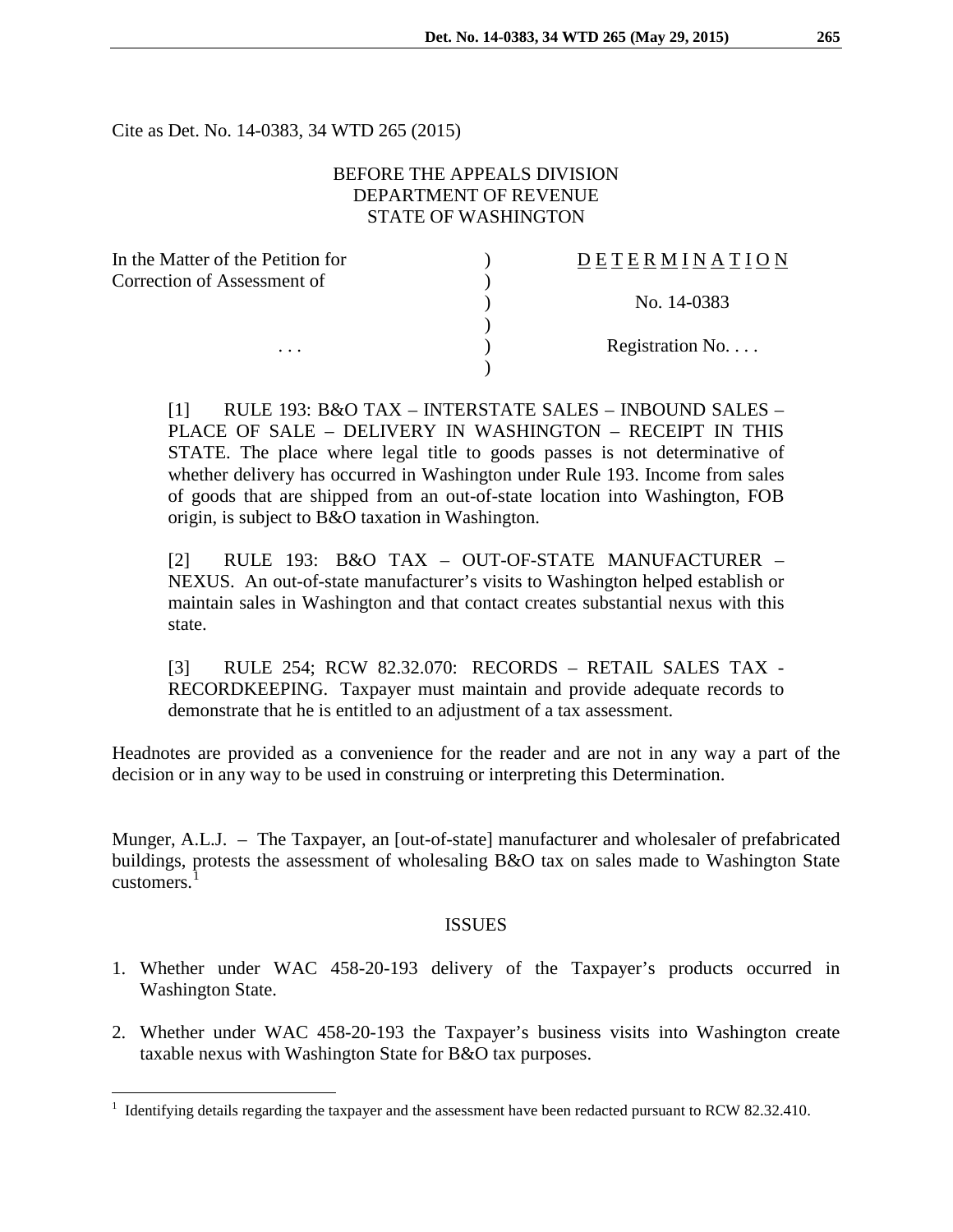3. Whether the Department should adjust an estimated assessment when the Taxpayer fails to produce any sales records? RCW 82.32.070; WAC 458-20-254.

# FINDINGS OF FACT

The [Taxpayer is] an [out-of-state] manufacturer, [that] wholesales prefabricated commercial buildings, classrooms, park restrooms, and mobile construction offices to retail dealers.<sup>[2](#page-1-0)</sup> The Taxpayer delivered the buildings by using third-party common carriers, and delivery is usually to the designated site where the building is installed. Occasionally, the dealer will pick up the building with its own trucks.

The Washington State Department of Revenue (Department) audited the Taxpayer for the period of January 1, 2009 through December 31, 2012. For this audit, the auditor requested sales records, similar to what was used in a previous audit of the Taxpayer, including job files to verify the final destination of the modular building, and information on who hauled the buildings. On October 10, 2013, the Taxpayer provided information to the auditor that included a list of independent brokers, along with documents we describe in further detail below. The Taxpayer provided no sales documentation. The information the Taxpayer provided was insufficient to complete the audit based on actual sales; so consequently, the Department issued an estimated audit assessment on November 8, 2013. The assessment included \$. . . in wholesaling B&O tax and with interest and penalties totaled \$... when issued. The assessment remains unpaid, and the Taxpayer timely appealed.

The same Taxpayer on appeal here had been audited for the periods of January 1, 2000 through December 31, 2001, and January 1, 2002 through September 30, 2006. The October 24, 2007 audit reports for these prior audit periods described its nexus finding as follows:

On March 23, 2007, a completed Washington Business Activities Questionnaire was received from . . . , Attorney. It stated that [Taxpayer] visits Washington State on "average less than three days/year" for "average less than four hours/day/visit" to perform "very infrequent warranty work" and "very infrequent building installation assistance." The questionnaire also describes the Washington activity to include maintenance and repair services and installation. This activity creates nexus in the state of Washington, as explained in WAC 458-20-193. According to 18 WTD 211, one or two visits a year is significant to confer nexus.

The two prior audit assessments were resolved with Closing Agreement Number 5535 dated August 21, 2009 and September 10, 2009. In that agreement, . . . the Taxpayer's President, agreed to obtain a letter ruling from the Department if he decided to structure future sales to his Washington customers as occurring outside the State of Washington. The Taxpayer did not do this. That settlement included payment of almost all of the assessed wholesaling B&O tax.

Subsequent to this agreement, from the fourth quarter of 2009 through the third quarter of 2014, the Taxpayer filed excise tax returns claiming no income in Washington State, except for two quarters, in which it reported nominal amounts of wholesaling income (Q-1 2011) and retailing in the Olympia area (Q-2 2012).

<span id="page-1-0"></span><sup>&</sup>lt;sup>2</sup> The Taxpayer also makes some retail sales of its buildings.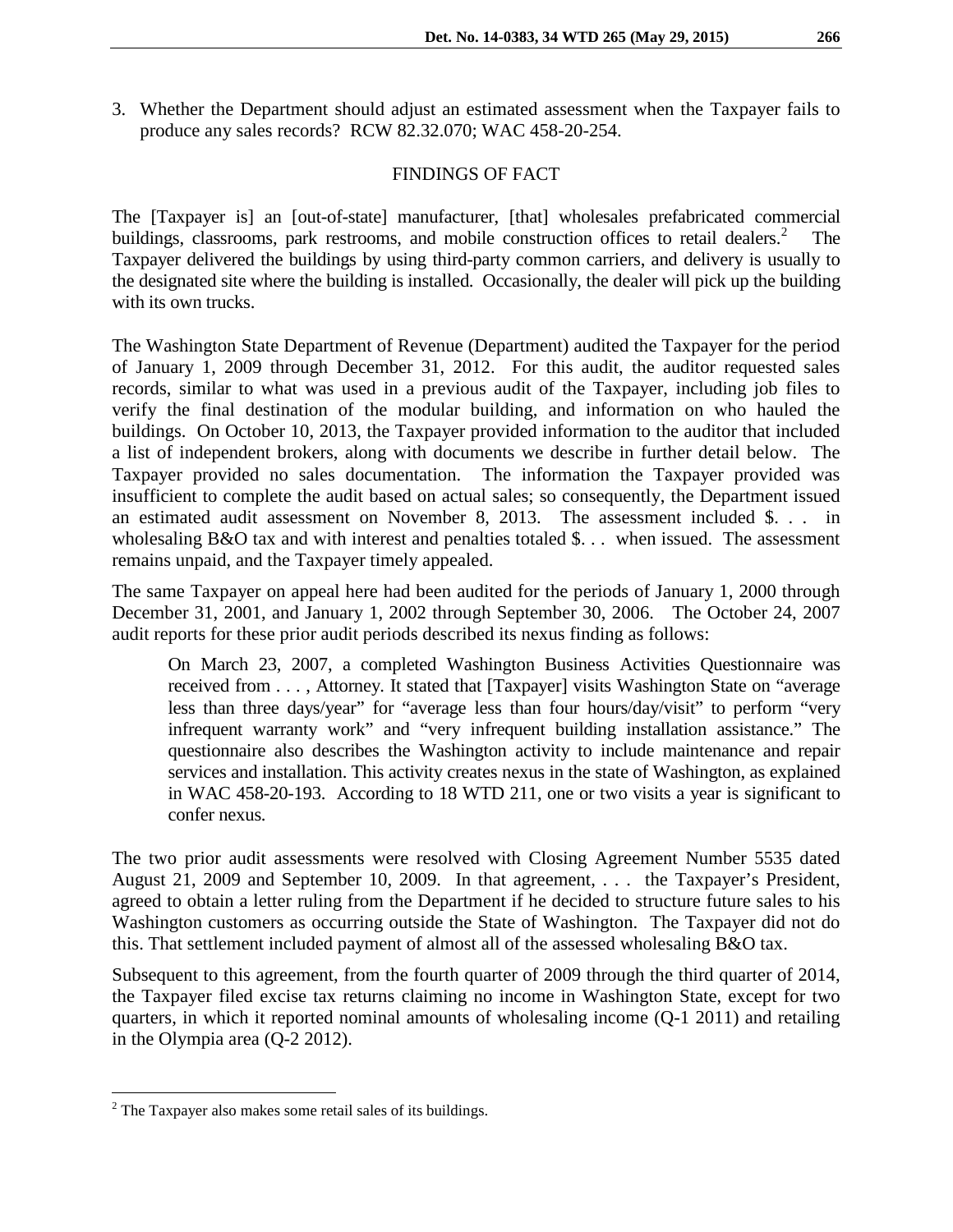In 2012, the Audit Division noticed that the Taxpayer's reported income was not consistent with amounts assessed in the previous audit. This led to the current audit described above.

The documents provided to Audit we mentioned above were dated January 1, 2009 through September 28, 2012. All of these documents are on the same form and on [Taxpayer] letterhead as follows:

# **Acceptance of Product being shipped from [out-of-state] manufacturing plant into State of Washington**

| The signature below verifies that the building identified as: |
|---------------------------------------------------------------|
|                                                               |
|                                                               |
| Is hereby accepted FOB the plant located at                   |
| For:                                                          |

Date:

One hundred ninety six of these forms were provided by the Taxpayer, with dates from January 1, 2009 through September 28, 2012. On the "For" line the name of what presumptively was the buyer was typed in, and on the "Date" line a date was typed in. A hand written signature was on the "Accepted by" line, without any indication what position that person held with the Washington State buyer. Although the term "FOB" is used, there was no identification as to what company was used as the carrier. No other sales information was provided.

On appeal we gave the Taxpayer's representatives additional time to provide Audit with the information to correct the estimated assessment. On August 28, 2014 the Taxpayer's representatives provided a memo to the auditor asserting that the Taxpayer does not owe any tax, and attaching opinions from [two out-of-state] Attorney General's offices. Also attached was a draft lawsuit that it threatens to file in Federal District Court [out-of-state] if the tax is sustained.<sup>[3](#page-2-0)</sup> It also asserts that delivery issues are to be resolved by reference to the UCC rather than to WAC 458-20-193. The Taxpayer provided no further sales information. The Taxpayer asserts that nothing had changed in its business activities since the last audit period.

### ANALYSIS

Washington imposes a business and occupation ("B&O") tax on engaging in business activities in this state. RCW 82.04.220(1) provides:

There is levied and collected from every person that has a substantial nexus with this state a tax for the act or privilege of engaging in business activities. The tax is measured by the application of rates against value of products, gross proceeds of sales, or gross income of the business, as the case may be.

<span id="page-2-0"></span><sup>&</sup>lt;sup>3</sup> For the Taxpayer's information we point out that such suits are barred by the Tax Injunction Act, 28 U.S.C. § 1341. *See also California v. Grace Brethren Church,* 457 U.S. 393, 102 S.Ct. 2498, 73 L.Ed.2d 93 (1982).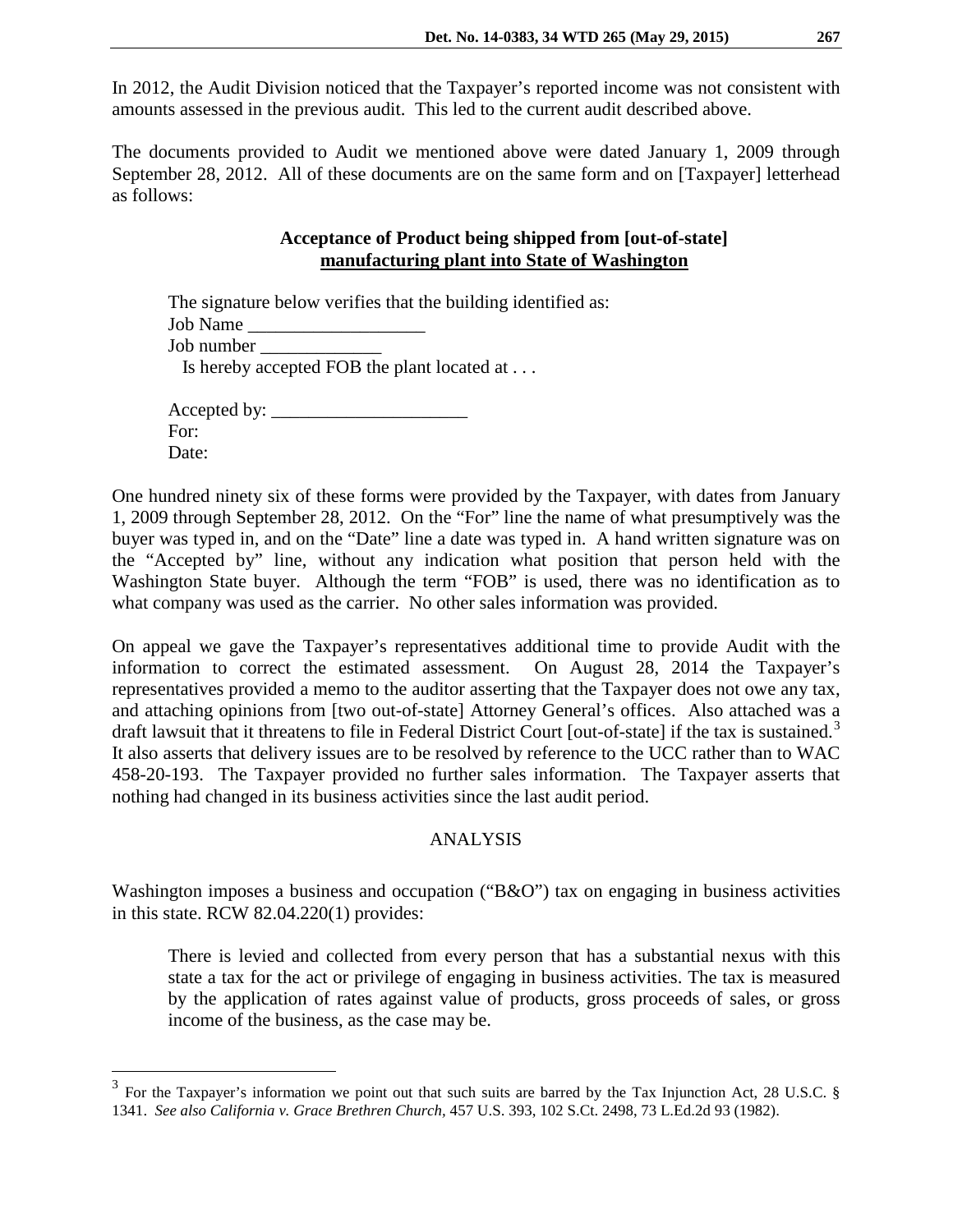The B&O tax is "extensive and is intended to impose . . . tax upon virtually all business activities carried on in the State." *Analytical Methods, Inc. v. Dep't of Revenue*, 84 Wn. App. 236, 241, 928 P.2d 1123 (1996) (quoting *Palmer v. Dep't of Revenue*, 82 Wn. App. 367, 371, 917 P.2d 1120 (1996)). "Business" is defined broadly to include "all activities engaged in with the object of gain, benefit, or advantage to the taxpayer or to another person or class, directly or indirectly." RCW 82.04.140. Notwithstanding the broad definition of "business" in RCW 82.04.140 that essentially includes all business activities that benefit a taxpayer, a state cannot tax transactions that do not have sufficient connection or "nexus" with the state. *See Complete Auto Transit v. Brady*, 430 U.S. 274 (1977); *Tyler Pipe Indus., Inc. v. Washington Dep't of Revenue*, 483 U.S. 232 (1987); *Quill Corp. v. North Dakota*, 504 U.S. 298 (1992); Det. No. 05-0376, 26 WTD 40 (2007).

WAC 458-20-193 ("Rule 193") sets forth Washington's rule governing the taxation of the sale of goods shipped into this state. Rule 193(7) provides:

Washington does not assert B&O tax on sales of goods which originate outside this state unless the goods are received by the purchaser in this state and the seller has nexus. There must be both the receipt of the goods in Washington by the purchaser and the seller must have nexus for the B&O tax to apply to a particular sale. The B&O tax will not apply if one of these elements is missing.

(Emphasis added.) Thus, Washington only imposes B&O tax on Taxpayer's sales if the buyers receive the goods in Washington and Taxpayer has nexus in Washington. *Id.* 

1. Delivery in Washington

Rule 193(7) provides:

(a) Delivery of the goods to a . . . for-hire carrier located outside this state merely utilized to arrange for and/or transport the goods into this state is not receipt of the goods [outside this state] by the purchaser or its agent unless the . . . for-hire carrier has express written authority to accept or reject the goods for the purchaser with the right of inspection.

(Emphasis added.) In short, delivery is not deemed to occur outside of Washington if a seller merely hires a carrier to transport goods into this state, *unless* that carrier has the express written authority to accept or reject the goods with the right of inspection. Here, Taxpayer ships merchandise to Washington retailers by for-hire carriers. Taxpayer has not asserted, nor is there any evidence, that the carriers have express written authority from its Washington customers to accept or reject the goods outside of Washington. *See* Excise Tax Advisory 3091.2009 (ETA  $3091$ <sup>[4](#page-3-0)</sup>. We therefore conclude that under Rule 193, the products sold by Taxpayer to its

<span id="page-3-0"></span><sup>&</sup>lt;sup>4</sup> ETA 3091 was issued by the Department on February 2, 2009 to provide guidance on what constitutes receipt of goods through an agent. This ETA was originally issued April 30, 1993 as ETA 561, and was converted to the ETA 3000 series in 2009. ETA 3091 states, in relevant part:

For receipt to occur at the out-of-state location, the for-hire carrier must take those actions that would generally be taken by a prudent buyer to assure that the goods conform to the purchase order or contract. This generally requires at a minimum that the goods be physically examined by the receiving agent. The agent must also have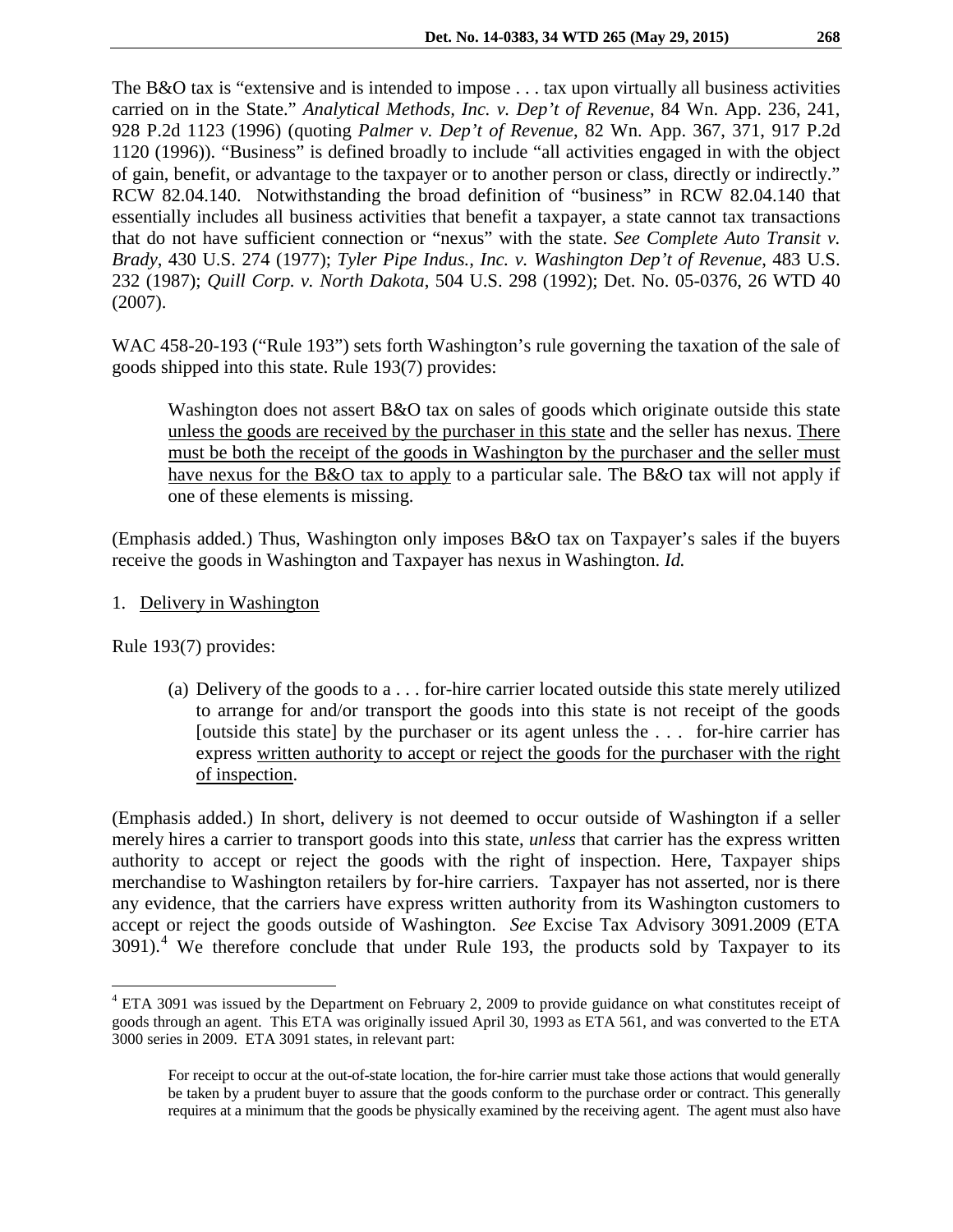Washington customers were delivered and accepted in Washington during the Tax Period. *See also* Det. No. 06-0028, 26 WTD 97 (2007).

The Taxpayer argues that because title to its prefabricated passes to the customers in Oregon (FOB origin), there is no delivery in Washington. However, where legal title to goods passes is not determinative of whether delivery has occurred in Washington under Rule 193. It is well settled law that [income from sales of] goods that are shipped from an out-of-state location, FOB origin, [is] subject to the B&O tax under RCW 82.04.220. *Lamtec Corp. v. Dep't of Revenue*, [151 Wn. App. 451, 460, 215 P.3d 968](http://www.westlaw.com/Find/Default.wl?rs=dfa1.0&vr=2.0&DB=4645&FindType=Y&SerialNum=2019530024) (2009). In *B.F. Goodrich v. State*, 38 Wn.2d 663 (1951), the Washington State Supreme Court sustained the imposition of B&O tax on products shipped directly to Washington purchasers, FOB out-of-state locations. *Id* at 664-66. The court rejected B.F. Goodrich's argument that transfer of title and delivery to the purchasers took place out-ofstate because the goods were shipped FOB the out-of-state location. In *Field Enterprises, Inc. v. State*, 47 Wn.2d 852, 289 P.2d 1010 (1955), the Washington Supreme Court once again sustained the imposition of B&O tax on shipments made to Washington customers, FOB origin. *Id*. at 854-55. The court rejected the taxpayer's argument that delivery occurred out-of-state, concluding that its recent decision in *B.F. Goodrich* was controlling. *Id*. at 855-56.

Rule 193 clarifies that where legal title passes or the risk of loss passes is not controlling for purposes of determining whether there is receipt in Washington for B&O tax purposes. Rather, it is where the goods are received by the buyer that controls. *See also* WAC 458-20-103; Det. No. 98-146, 18 WTD 175 (1999). Two examples in Rule 193 provide, in relevant part:

- 11) **Examples - Inbound sales.** The following examples show how the provisions of this section relating to interstate sales of tangible personal property will apply when the goods originate outside Washington (inbound sales). The examples presume the seller has retained the proper proof documents.
	- a) Company A is located in California. It sells machine parts at retail and wholesale. Company B is located in Washington and it purchases machine parts for its own use from Company A. Company A uses its own vehicles to deliver the machine parts to its customers in Washington for receipt in this state. The sale is subject to the retail sales and B&O tax if the seller has nexus, or use tax if nexus is not present.
	- b) Company A, above, ships the parts by a for-hire carrier to Company B in Washington. The goods are not accepted by Company B until the goods arrive in Washington. The sale is subject to the retail sales or use tax and is also subject to the B&O tax if the seller has nexus in Washington. It is immaterial whether the shipment is freight prepaid or freight collect.
	- e) Company B, above, instructs Company A to deliver the machine parts to a freight consolidator selected by Company B. The freight consolidator does not have authority to receive the goods as agent for Company B. Receipt will not occur until the parts are received by Company B in Washington. Company A is required

\* \* \*

access to the purchase order or contract in order to determine if the goods conform. The mere giving to the forhire carrier of a written authority to accept the goods at an out-of-state location, without some further act of acceptance, will not be considered as receipt by the purchaser or the purchaser's agent at that location. In short, the carrier must not only have written authority to accept or reject goods for the buyer, it must actually do so and provide documentation of that fact to the seller.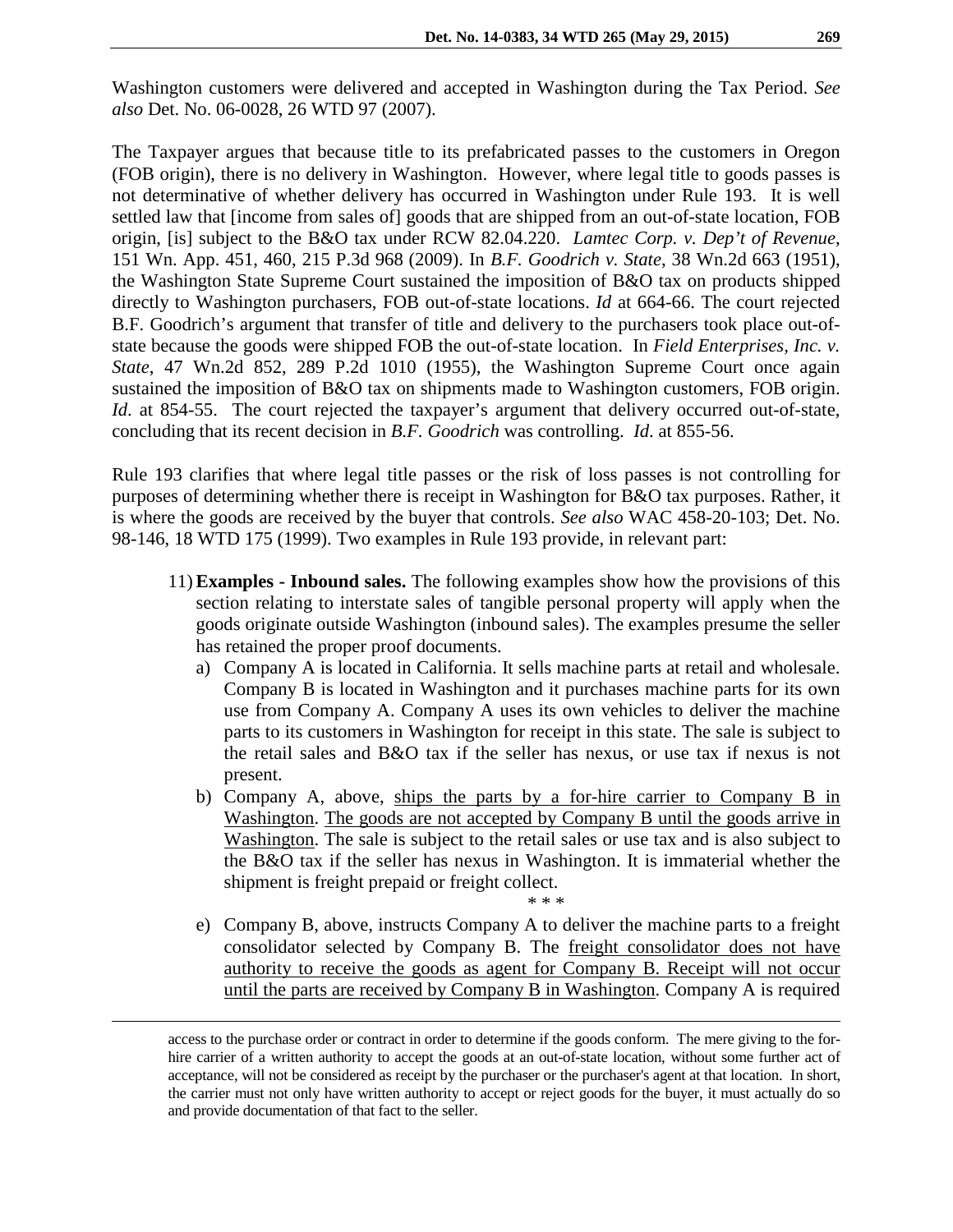to collect retail sales or use tax and is liable for B&O tax if Company A has nexus for this sale. The mere delivery to a consolidator or for-hire carrier who is not acting as the buyer's receiving agent is not receipt by the buyer.

(Emphasis added); *see also* Det. No. 99-216E, 18 WTD 264 (1999) (commercial law rules for delivery are not controlling for Washington B&O tax purposes; products sent FOB out-of-state were received in Washington and therefore subject to B&O tax); Det. No. 99-298, 20 WTD 197 (2001) (transfer of title does not govern where receipt occurs for Washington tax purposes; quality assurance inspection by the seller does not constitute final acceptance by the buyer).

The examples contained in Rule 193(11)(b) and (e) demonstrate that delivery of goods to for-hire carriers outside the state does not constitute out-of-state receipt by the buyer. Because Taxpayer's products were delivered to for-hire carriers [out-of-state], receipt does not occur until the goods arrive in Washington. Nothing has been provided that would show that the carriers ever had the inspection/rejection agent authority required by ETA 3091. The documentation provided does not even identify the carriers, and certainly does not prove that the Washington State buyers had granted the carriers any authority as their agent. Had the Taxpayer described this scenario to the Department in 2009 as required by the closing agreement, the Taxpayer would have been informed that delivery was still occurring in Washington State for B&O tax purposes. The Taxpayer's petition is denied as to this issue.

# 2. Nexus

 $\overline{a}$ 

Nexus is defined as "the activity carried on by the seller in Washington which is significantly associated with the seller's ability to establish or maintain a market for its products in Washington." Rule 193(1)(f); *see also* RCW 82.04.067(6) (for periods beginning June 1, 2010); *Tyler Pipe Industries, Inc. v. Washington Dep't of Revenue*, 483 U.S. 232, 107 S. Ct. 2810  $(1987)$ .<sup>[5](#page-5-0)</sup> Rule 193(7) provides examples of sufficient nexus in Washington for the B&O tax to apply. The following example is applicable here:

The out-of-state seller, either directly or by an agent or other representative, performs significant services in relation to establishment or maintenance of sales into the state, even though the seller may not have formal sales offices in Washington or the agent or representative may not be formally characterized as a "salesperson."

Rule  $193(7)(c)(v)$  (emphasis added.)

The activities of the seller's employees or representatives need not involve the solicitation of sales, per se. *Space Age Fuels, Inc. v. Washington*, 315 P.3d 604, 609 (2013). Any activity

<span id="page-5-0"></span> $5$  RCW 82.04.067(6), in effect for most of the current audit period, in pertinent part states:

<sup>…</sup>a person is deemed to have a substantial nexus with this state if the person has a physical presence in this state, which need only be demonstrably more than a slightest presence. For purposes of this subsection, a person is physically present in this state if the person has property or employees in this state. A person is also physically present in this state if the person, either directly or through an agent or other representative, engages in activities in this state that are significantly associated with the person's ability to establish or maintain a market for its products in this state.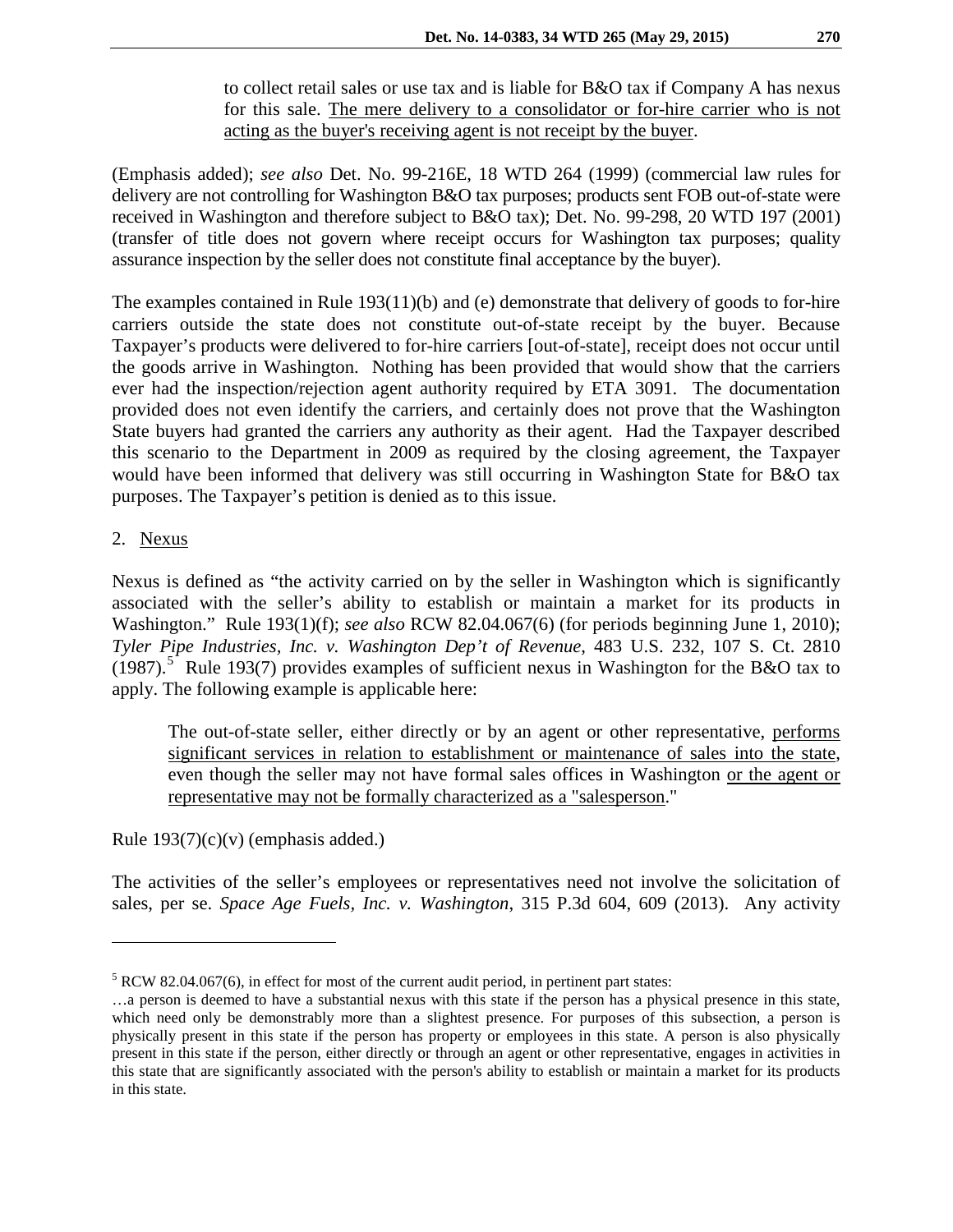performed in this state on behalf of the seller that is significantly associated with the seller's ability to establish and maintain a market in this state for the sales establishes nexus over the seller. Rule 193(7); *Standard Pressed Steel Co. v. Dep't of Revenue*, 419 U.S. 560 (1975); *National Geographic Society v. California Bd. of Equalization*, 430 U.S. 551 (1977). In the present case, Audit had found nexus in the previous audit based on the Taxpayer's multiple visits to Washington State customers. On appeal, the Taxpayer has indicated nothing has changed and we have no evidence that nexus creating activities have ceased.. . . . [Further, while denying that it was making other sales delivered in Washington, Taxpayer reported a sale in Olympia, Washington and collected and remitted sales tax on that sale.] This clearly indicates that its Washington State business activities are ongoing into the current audit period. These activities constitute "significant services in relation to the establishment or maintenance of sales into Washington" under the example in Rule  $193(7)(c)(v)$  and were significantly associated with Taxpayer's ability to establish or maintain its Washington market under Rule 193(1)(f).

Our conclusion is also supported by Department precedent. In Det. No. 00-003, 19 WTD 685 (2000), we held that certain in-state activities that did not involve the solicitation of sales were significantly associated with the seller's ability to establish and maintain a market in this state. Those activities included in-state dealer training, supporting promotional efforts at in-state trade shows, introducing and promoting new products in Washington, and establishing a network of independent contractors in Washington for repair work. In other cases, we have also held that occasional visits by nonresident employees who do not solicit sales can establish substantial nexus with this state. For example, occasional visits by nonresident employees to provide advice on the safe handling of products created substantial nexus. Det. No. 88-368, 6 WTD 417 (1988). In Det. No. 91-213, 11 WTD 239 (1991), substantial nexus existed where nonresident employees made occasional visits to this state to show product samples and to explain the Company's policies. Such product-related activities were held to be significantly associated with the ability to establish and maintain a market in this state for the products being sold in Washington. In light of the case law and Department precedent discussed above, we conclude that the activities of the Taxpayer in this state are sufficient to establish nexus.

# Records

RCW 82.32.070 and WAC 458-20-254 require every person liable for payment of excise taxes to prepare and preserve all books of record in an organized manner. Specifically RCW 82.32.070 requires that:

Every person liable for any fee or tax imposed by chapters 82.04 through 82.27 RCW shall keep and preserve, for a period of five years, suitable records as may be necessary to determine the amount of any tax for which he may be liable, which records shall include copies of all federal income tax and state tax returns and reports made by him. All his books, records and invoices shall be open for examination at any time by the department of revenue. . .

(Emphasis added.) *See also* WAC 458-20-254(3) and Det. No. 00-043, 20 WTD 39 (2001). Similarly, WAC 458-20-254(2)(a), the administrative rule regarding records, provides: "It is the duty of each taxpayer to prepare and preserve all books of record in a systematic manner conforming to accepted accounting methods and procedures." In the present appeal, the Taxpayer has refused to produce any sales records for its Washington customers as required by RCW 82.32.070 and WAC 458-20-254.